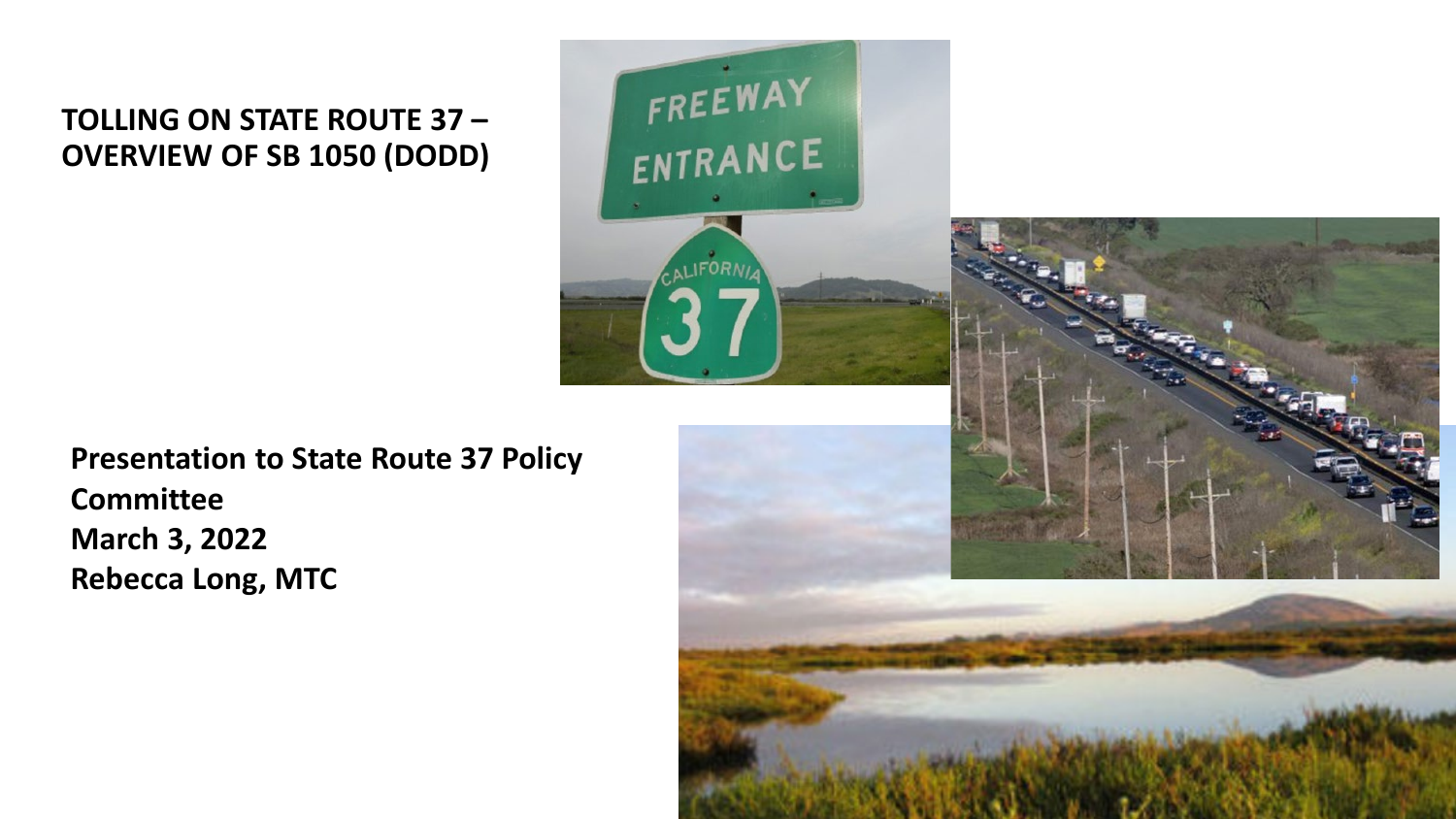## **SB 1050 (DODD) OVERVIEW**

- Establishes the SR 37 Toll Authority to be governed by the Bay Area Infrastructure Financing Authority (BAIFA).
- BAIFA is a JPA of MTC and BATA in 2006 to finance the State contribution to the toll bridge seismic program and other projects – a financing arm for MTC. (BAIFĂ<br>governance to be modified this year to be coterminous with MTC.)
- Specifies eligible uses of the toll revenue to include interim and ultimate projects and Baylands ecological restoration improvements (such as land acquisition, advance mitigation and environmental restoration) and public access enhancements.
- Authorizes issuance of toll bridge revenue bonds.
- Designates the Sonoma Creek Bridge defined as SR 37 segment from SR 121 to Mare Island or "Segment B" — as top priority for the funds.

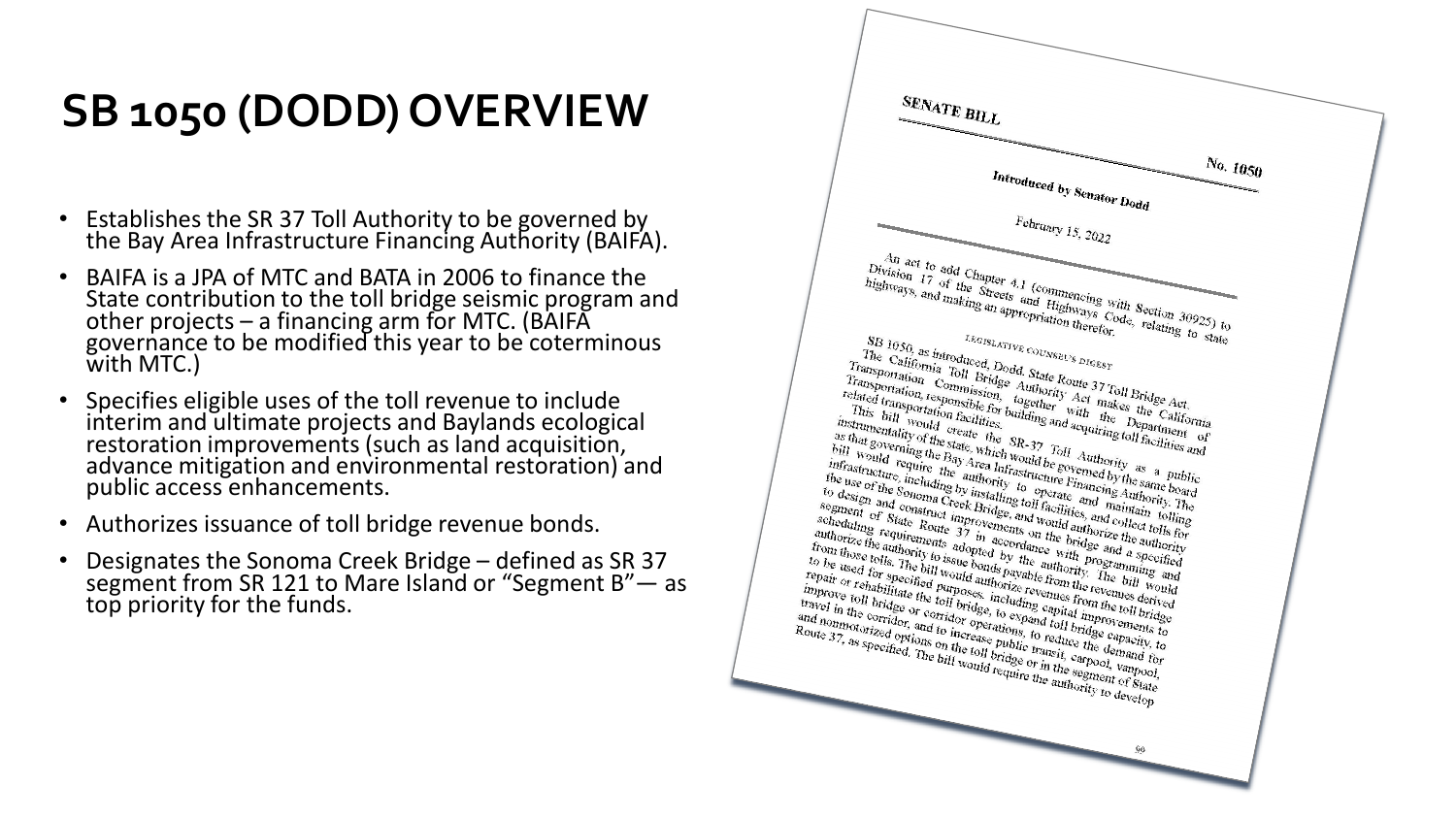### **TOLLING PROVISIONS**



- Sets a minimum toll of \$1 and a maximum rate of whatever BATA two-axle rate.
- Tolling is authorized in both directions, subject to combined cap above.
- Tolls may not be imposed before January 1, 2026
- Requires low-income discount with range of 25-50% for residents of North Bay counties (Marin, Napa, Solano, Sonoma).
- Requires 50% HOV discount
- Authorizes peak period/congestion pricing.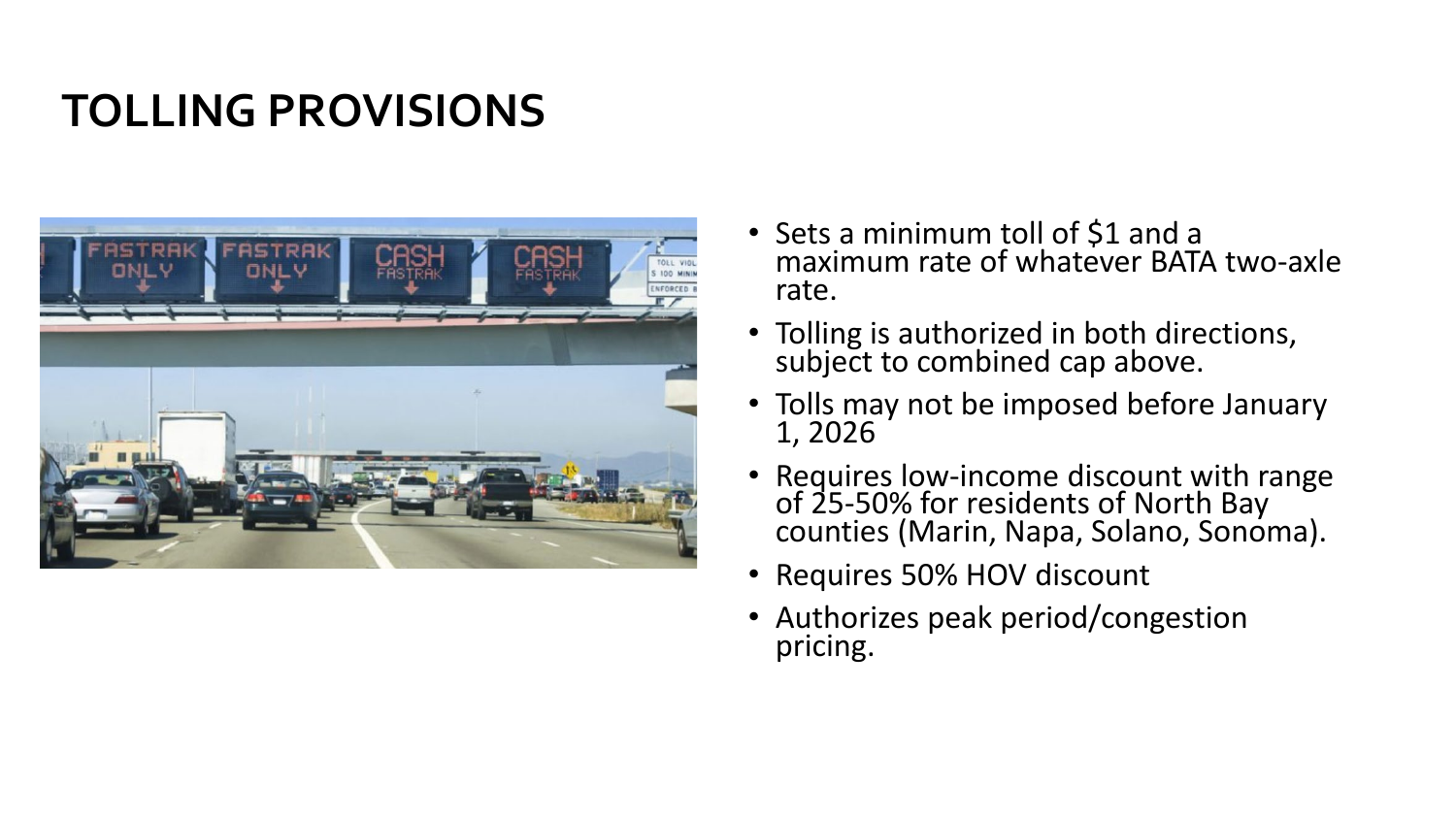#### **ACCOUNTABILITY PROVISIONS**

Requires SR 37 Toll Authority to hold a public meeting and take public comment at least 30 days before adopting toll schedule.



Requires development of an expenditure plan within 90 days of tolls taking effect, updated every three years. Requires SR 37 Toll Authority produce an annual audit of toll revenues.



Requires SR 37 Toll Authority produce an annual audit of toll revenue.



Tolls would be removed once bonds are fully repaid unless SR 37 Toll Authority adopts finding by 2/3 vote that they are needed to reduce vehicle miles traveled.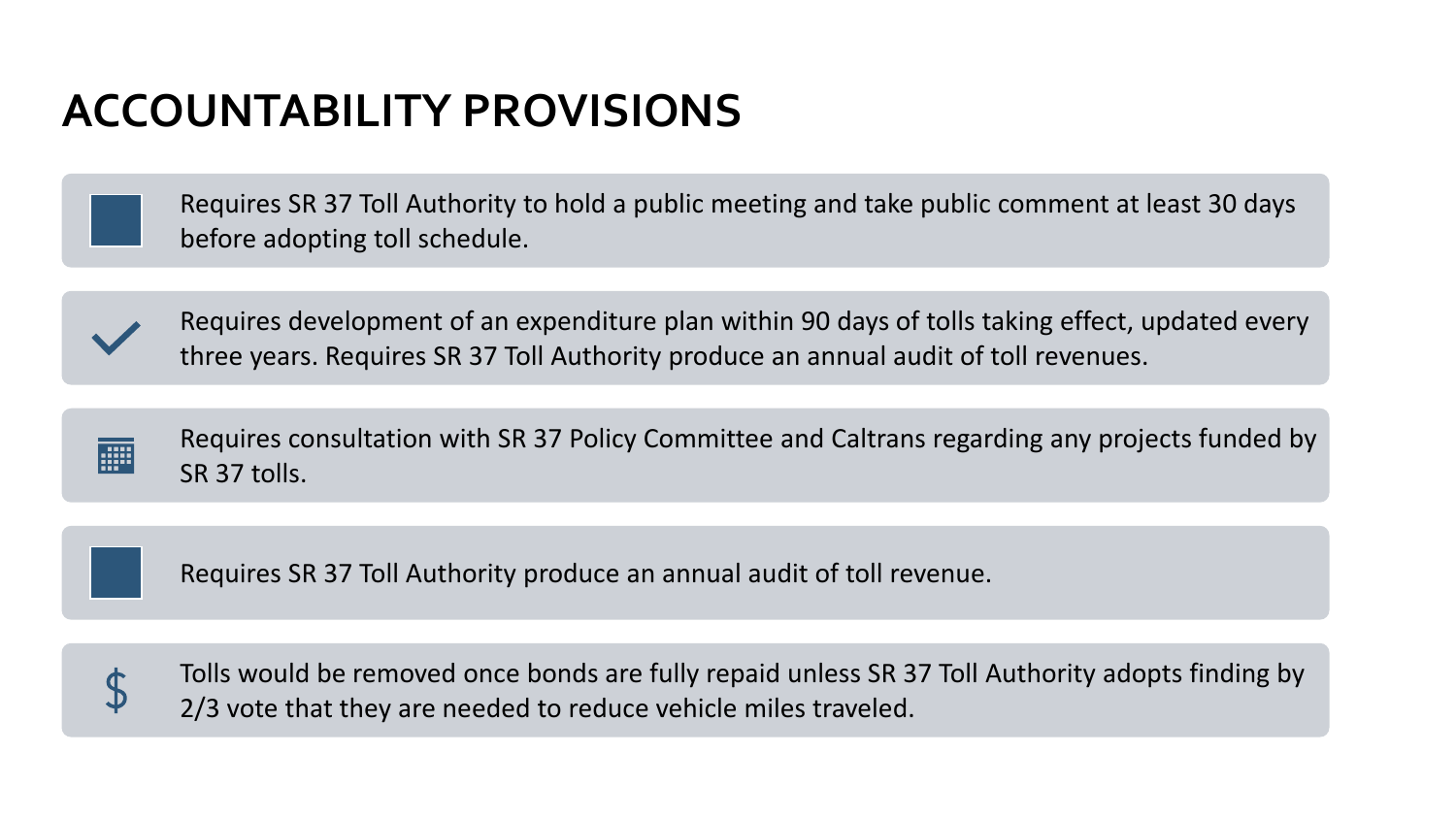### EXTRA SLIDES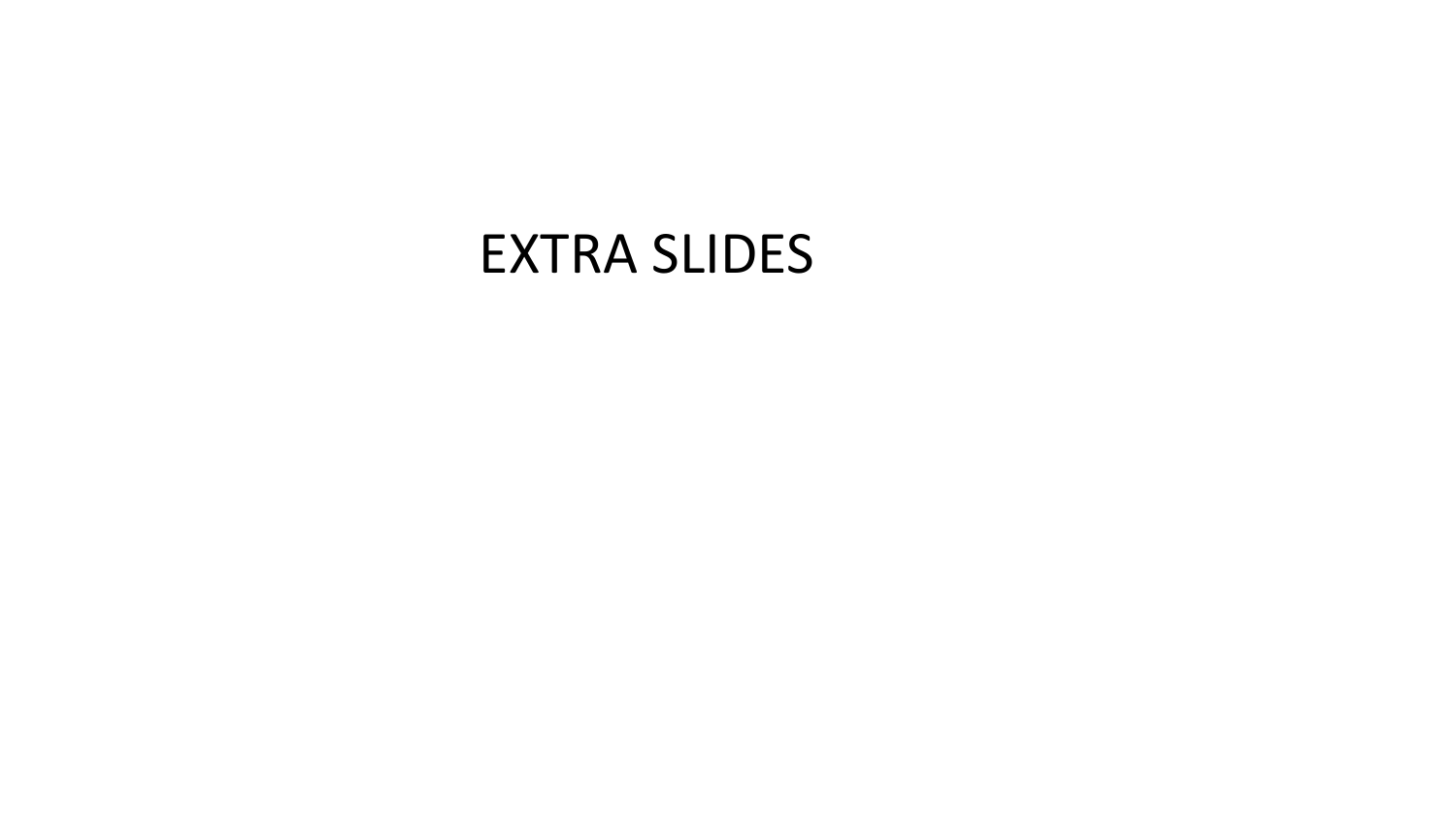# **SR 37 PROJECT NEED**

- State Route 37 ("SR 37") is the major corridor extending from US 101 in Novato to I -80 in Vallejo utilized by commuters, freight and recreational travel; designated as State Recovery Route 3
- SR 37 is currently subjected to significant challenges which will get worse in the near future:
	- **Congestion is a major problem**  significant congestion 7 days a week, including weekends
	- **Surrounded by sensitive ecosystem**  Surrounding wetlands and the San Pablo Bay National Wildlife Refuge makes construction difficult
	- **Flooding** Parts of SR 37 are low lying and subject to flooding

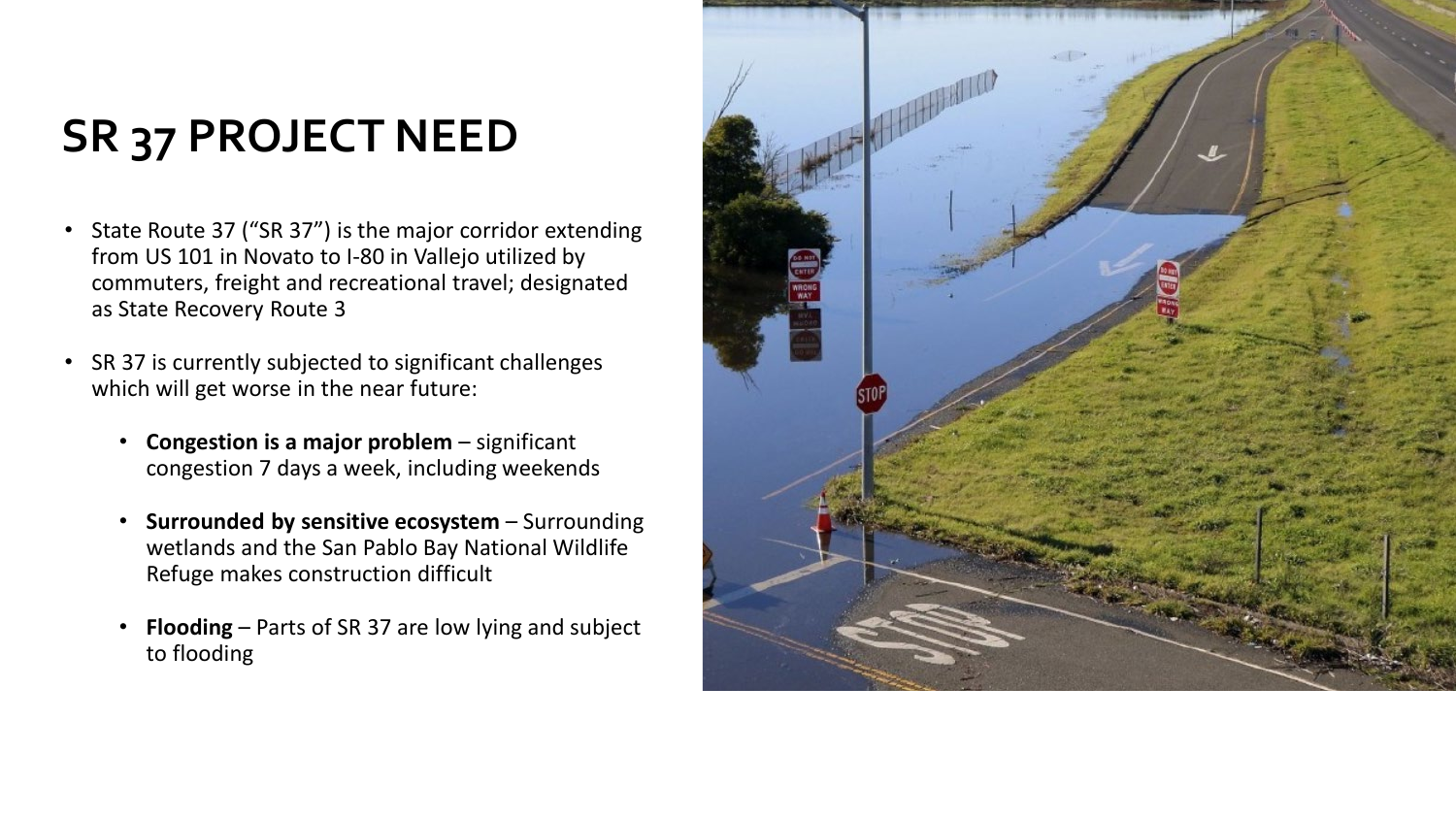### **SR 37 PROJECTS – NEAR-TERM AND LONG-TERM**

The Highway 37 Policy Committee is exploring a two phased project

**Interim Project** (along segment B shown below)

- improve travel times
- increase vehicle occupancy
- minimize environmental impact of construction

**Ultimate Project** (segments A, B and C shown below)

- to improve traffic flow and peak travel times
- increase vehicle occupancy
- accommodate multimodal use
- improve resiliency to future sea level rise and flooding
- provide ecological and hydrological enhancements to facilitate adaption of the corridor landscape to sea level rise